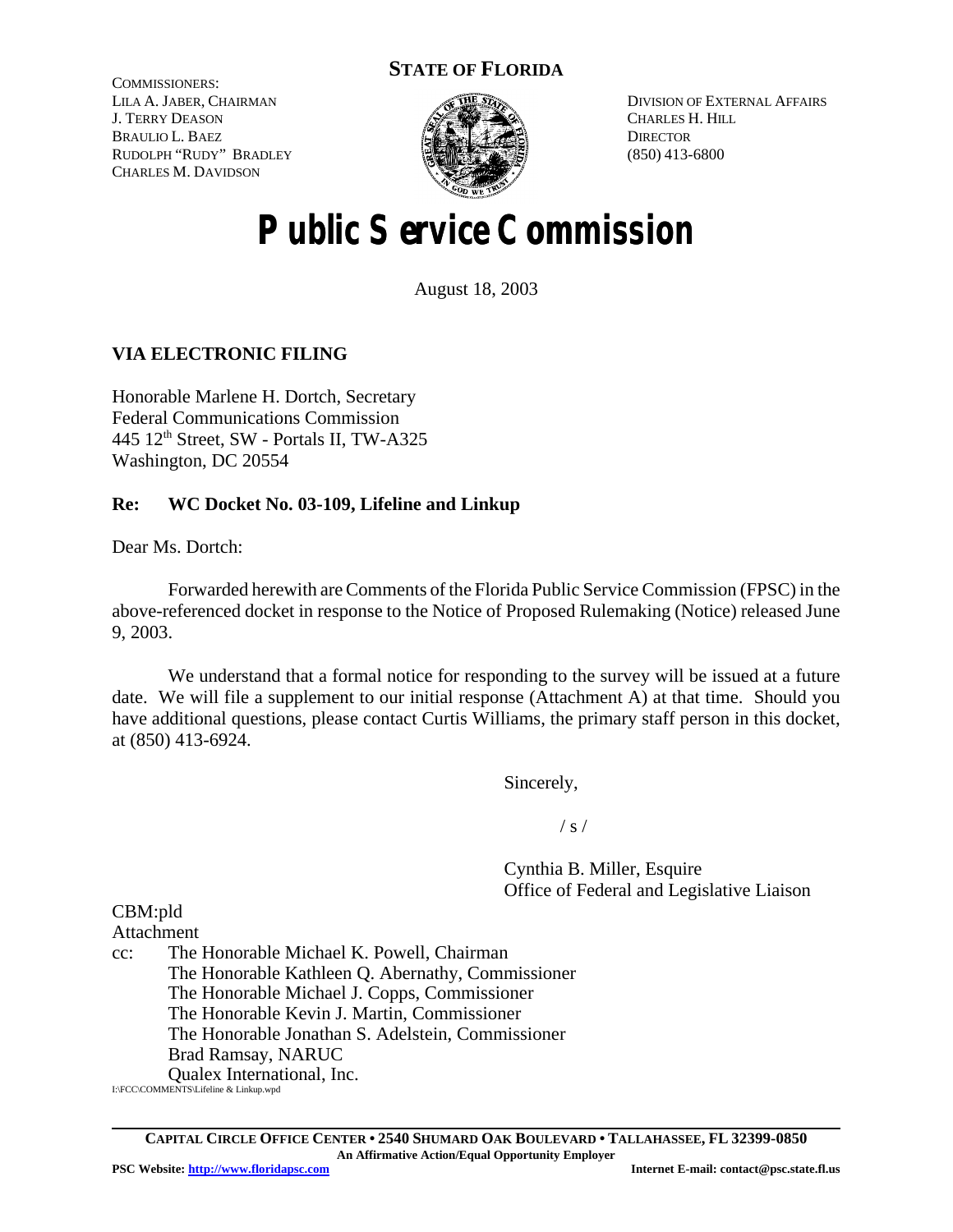# **Before the Federal Communications Commission Washington, D.C. 20554**

 $\left(\begin{array}{c} 1 \\ 0 \end{array}\right)$ 

)

| In the Matter of: |  |
|-------------------|--|
|-------------------|--|

Lifeline and Link-Up ) WC Docket No. 03-109

# **COMMENTS OF THE FLORIDA PUBLIC SERVICE COMMISSION REGARDING THE FEDERAL-STATE JOINT BOARD ON UNIVERSAL SERVICE LIFELINE AND LINK-UP RECOMMENDED DECISION**

The Florida Public Service Commission (FPSC) submits these comments in response to the Notice of Proposed Rulemaking (Notice) released on June 9, 2003. In this Notice (FCC 03-120), the Federal Communications Commission (FCC) seeks comment on the Federal-State Joint Board on Universal Service (Joint Board) Recommended Decision regarding the Lifeline and Link-Up programs. We encourage the FCC to:

- < Adopt an income-based eligibility criterion;
- Add the Temporary Assistance to Needy Families program (TANF) and the National School Lunch free lunch program (NSL) to the program-based eligibility criteria;
- Take caution in adopting self-certification due to the increased risk of waste, fraud, and abuse and adopt more rigid verification procedures;
- $\blacktriangleright$  Adopt automatic enrollment as a means of certifying eligibility and increasing enrollment; and
- < Advocate more vigorous outreach efforts.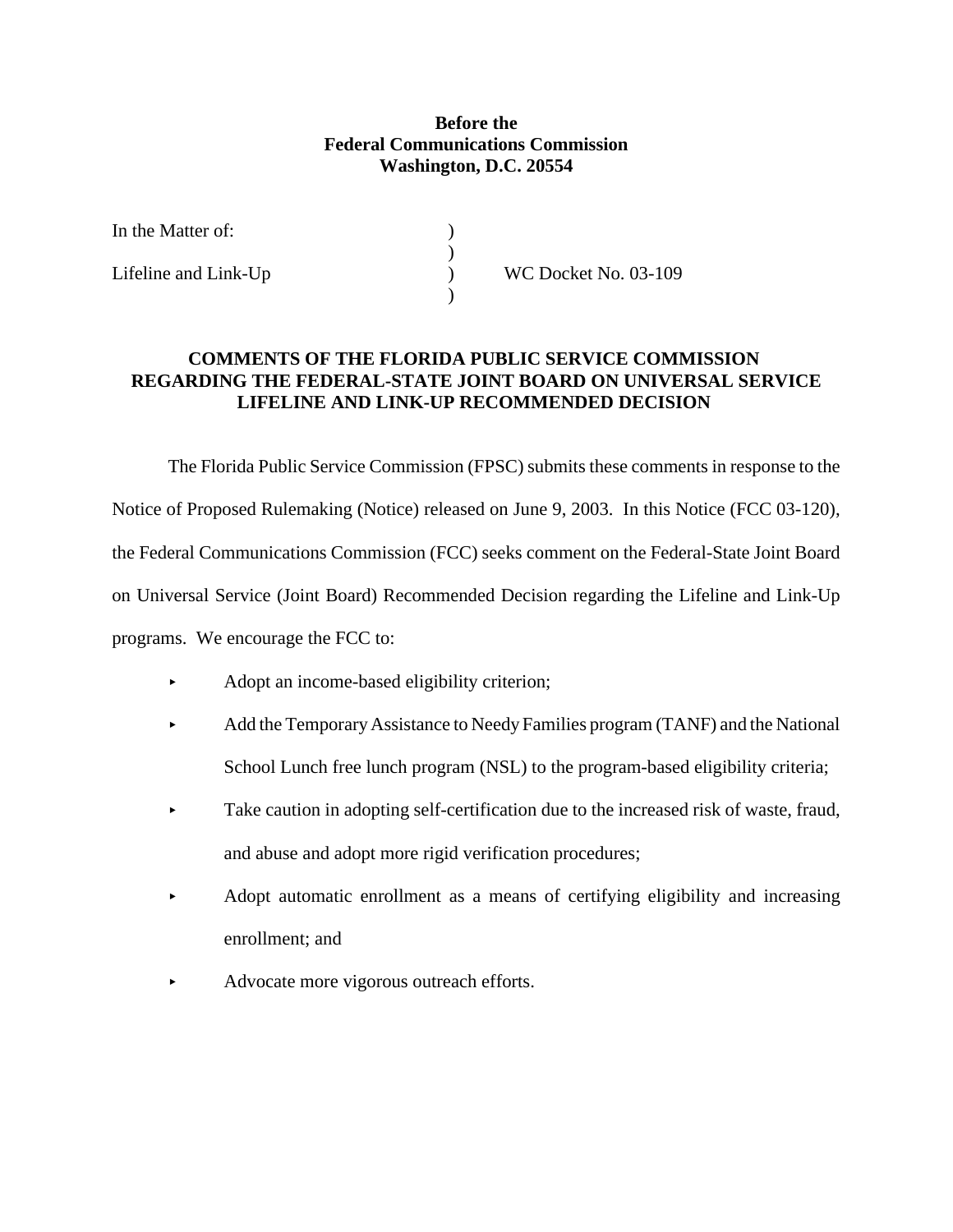As we discussed in our December 26, 2001, comments to the Joint Board, the FPSC continues to support the original intent of Lifeline and Link-Up, which is to help low-income households obtain basic telephone service. Under existing rules, however, the low-income support mechanism continues to produce some inequitable results. According to data from the U.S. Census Bureau, approximately 60% of the nation's population in poverty reside in ten states.<sup>1</sup> Of these ten, only two, California and New York, are net recipients under the low-income program. The remaining eight states, including Florida, and a majority of all fifty states are net contributors to the low-income fund. Several factors may account for this; however, it is noteworthy to point out that both California and New York have adopted two of the more aggressive enrollment practices, selfcertification and automatic enrollment, respectively. We do find possible merit in New York's application of automatic enrollment and recommend that the FCC continue to explore broader application of this enrollment mechanism.

It has become increasingly clear that greater emphasis must be placed on accountability. The FPSC believes the long-term sustainability of the fund is critical, and that appropriate accountability standards are necessary to insure the long-term success of the program. To protect the integrity of the program, we believe only those customers who are eligible and are in need of support should be allowed to participate.

In regard to national eligibility standards, we support the Joint Board's recommendation that the FCC not mandate any federal eligibility criteria for states. We agree with the Joint Board that

 $1$  U.S. Census Bureau, Table 25. Poverty Status by State in 2000, URL: http://ferret.bls.census.gov/macro/032001/pov/new25\_001.htm . In order of largest to smallest: California, Texas, New York, Florida, Illinois, Ohio, Pennsylvania, Michigan, North Carolina, Georgia.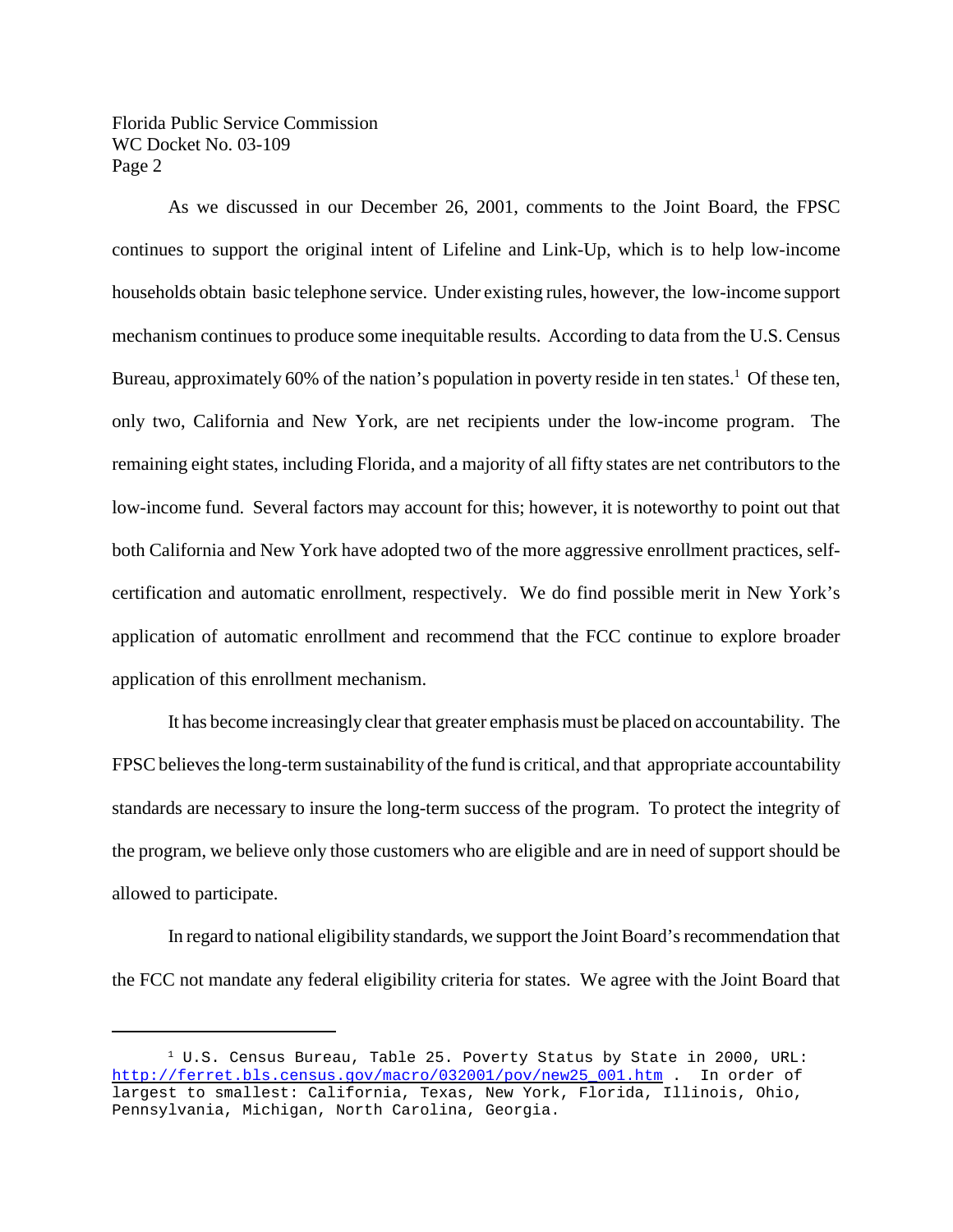states should maintain the flexibility to respond to the unique needs of their constituents. We agree that, generally, states are in a better position than the federal government to target the needs of their own consumers. For example, in Florida, our states' demographics are such that in some regions, pockets of poverty exist to a degree that places significant low-income funding pressure on small and rural carriers that are required to participate in Florida's universal service program. A uniform list of eligibility criteria imposed on all states would not extend needed flexibility to address such unique circumstances.

We also agree with the Joint Board that the FCC should not establish a minimum federal floor upon which states would be able to expand their own eligibility criteria. Again, our concern is that a minimum floor would impose a uniform list of eligibility criteria on all states.

#### **Income-Based Eligibility Criterion**

The Joint Board recommended that a consumer be eligible for Lifeline and Link-Up when the consumer's income is at or below 135% of the Federal Poverty Guidelines (FPG). This would enable, for example, a family of four whose annual income is at or below \$24,840 to qualify for Lifeline and Link-Up support. The Joint Board found that adding an income-based criterion of 135% of the FPG will increase low-income participation in the Lifeline and Link-Up programs without significantly burdening the universal service support mechanism.

The FPSC supports the application of an income-based standard in general; however, we believe additional data and analysis are needed before any specific standard can be endorsed beyond that which is set forth in our state statute. In accordance with Section 364.10, Florida Statutes, the FPSC currently applies an income-based eligibility standard of 125% in certain circumstances.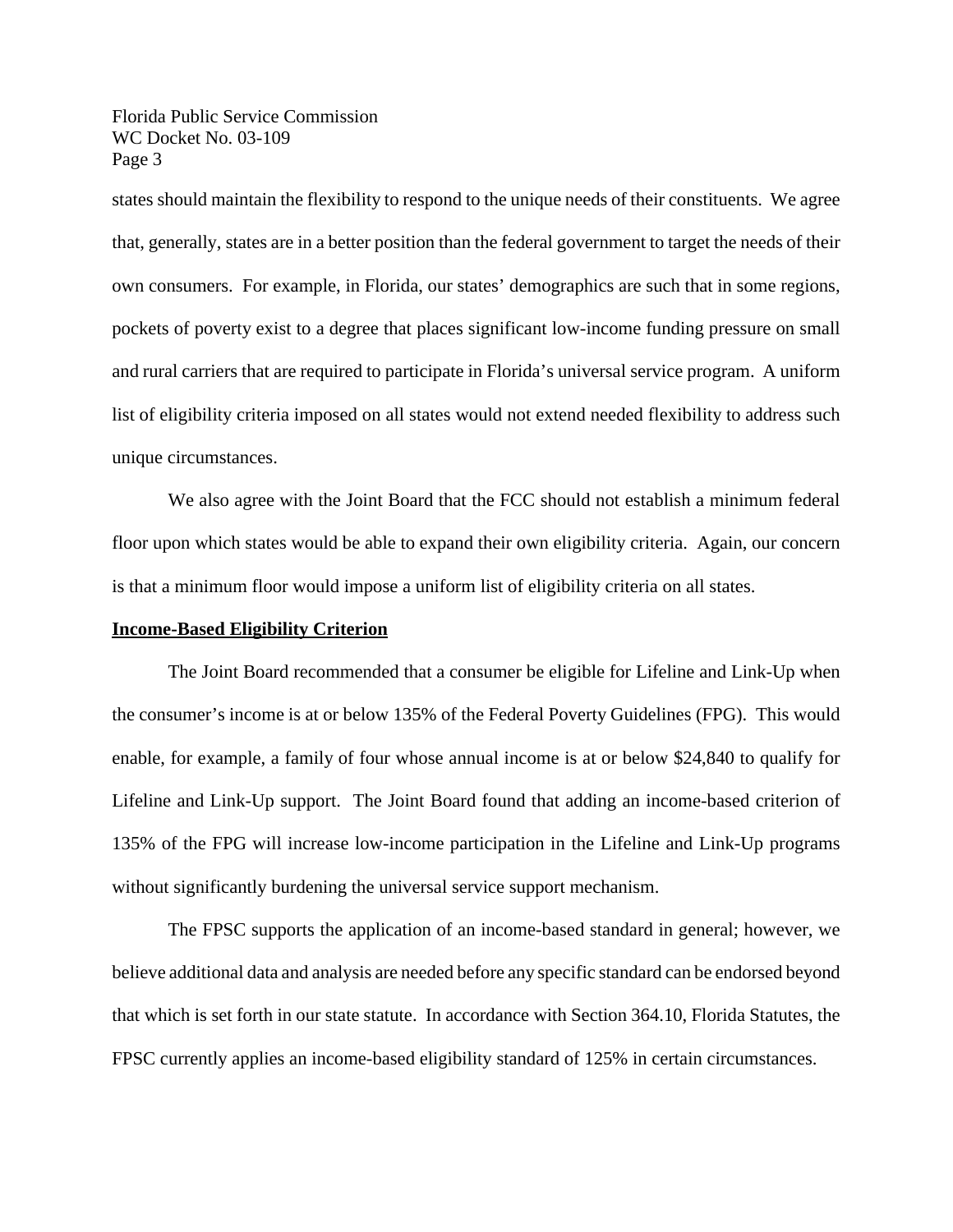#### **Program-Based Eligibility Criteria**

The FPSC supports the Joint Board's recommendation to add two additional assistance programs–the Temporary Assistance to Needy Families program (TANF) and the National School Lunch free lunch program (NSL)–to the current list of default federal eligibility criteria in an effort capture more low-income individuals and, in doing so, increase telephone subscribership among low-income households. The FPSC has endorsed the application of TANF as an eligibility criterion in Florida and we believe that adding both TANF and NSL to the list of program-based eligibility criteria can increase program participation. Further, we would point out that both TANF and NSL are currently used in determining eligibility for Tier Four Support (Tribal Lands). Therefore, adding TANF and NSL would make Tier One Support eligibility criteria consistent with Tier Four Support eligibility criteria.

We recognize that the addition of an income-based standard, TANF, and NSL to the default federal criteria will likely increase the size of the fund, to which Florida is a net contributor. However, we support the goals of the low-income program and believe that these increases can be mitigated if the FCC increases its efforts to reduce program waste, fraud, and abuse.

#### **Self-Certification and Verification**

Consistent with our comments to the Joint Board, the FPSC has concerns with the application of self-certification due to the increased risk of waste, fraud, and abuse. As stated earlier, we believe the long-term sustainability of the fund is contingent upon the application of appropriate accountability standards. We believe rigid verification is appropriate and believe that if states want to exercise the flexibility to have self-certification, they must implement effective verification procedures on a going forward basis.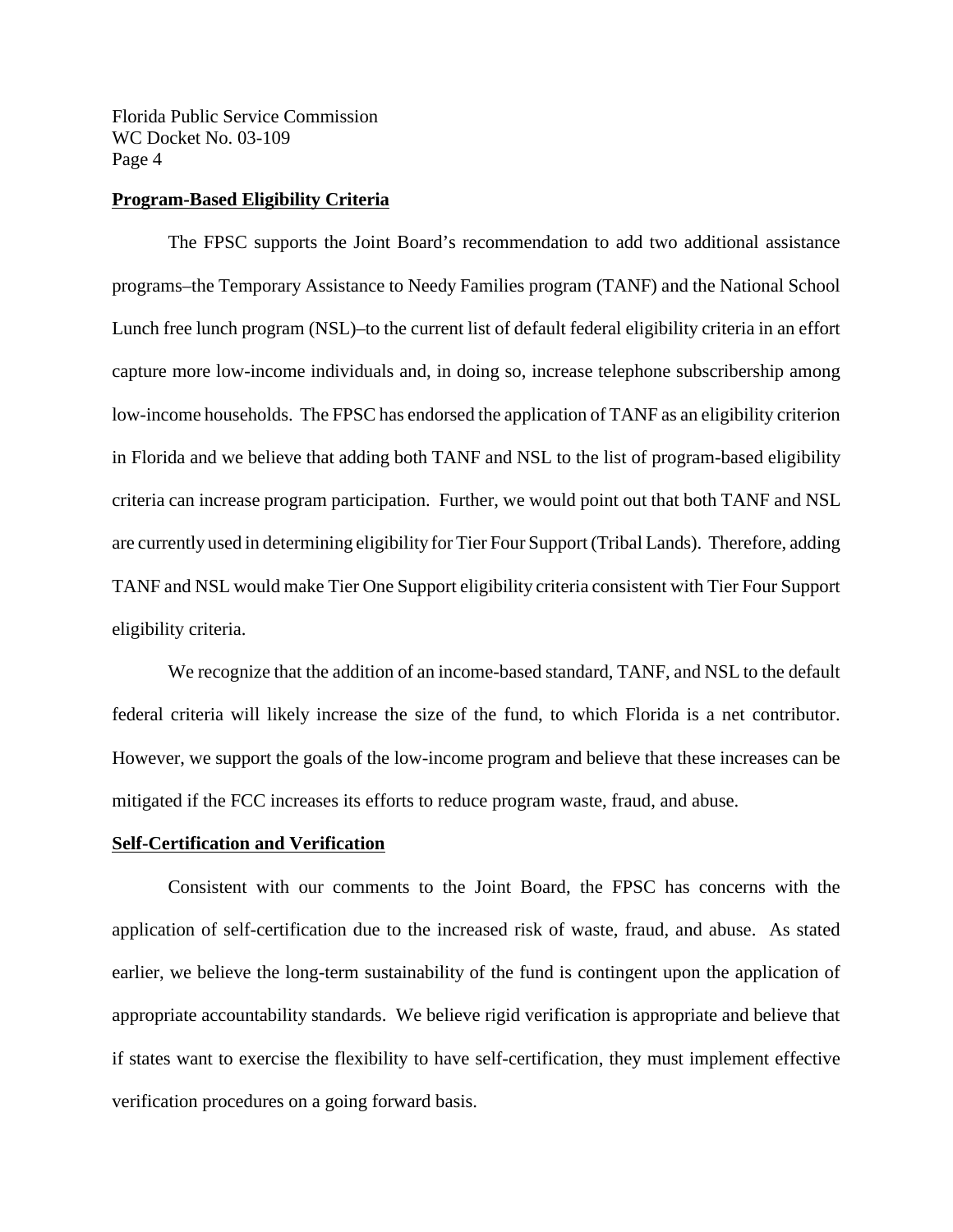In California, where self-certification is used, participation in the Lifeline and Link-Up programs exceeds 100% of the eligible population.<sup>2</sup> During Funding Year 2002, California received \$313,608,000 in low-income support, representing almost half (46%) of the \$673,061,000 in total low-income support distributed. In contrast, Florida, which is similar to California in size and poverty characteristics, received \$15,521,000 (2.2%) of the total low-income support distributed during Funding Year 2002.<sup>3</sup>

The FPSC has reservations that a verification process that relies on end-users validating their eligibility can be effective at minimizing waste, fraud, and abuse. For example, under existing federal rules, customers can simply sign a document stating that they are eligible to receive Lifeline support without providing any documentation demonstrating this to be the case. If a verification process is intended to confirm a customer's eligibility, allowing self-certification as a means of verification by its very nature defeats this purpose. At a minimum, a periodic verification process should affirmatively validate a customer's eligibility. This could be done through documentation such as providing a copy of a customer's most current Medicaid card, filing a form certified by a representative of a qualifying agency, or through automatic enrollment.

#### **Automatic Enrollment**

We agree with the Joint Board's recommendation that the FCC encourage all states, including states that currently use the default federal criteria, to adopt automatic enrollment as a means of certifying eligibility. Further, we support the Joint Board's definition of automatic

<sup>2</sup>The Telecommunications Industries Analysis Project (TIAP) Issued July 19, 2000.

<sup>3</sup>Universal Service Administrative Company Annual Report 2002, Page 28.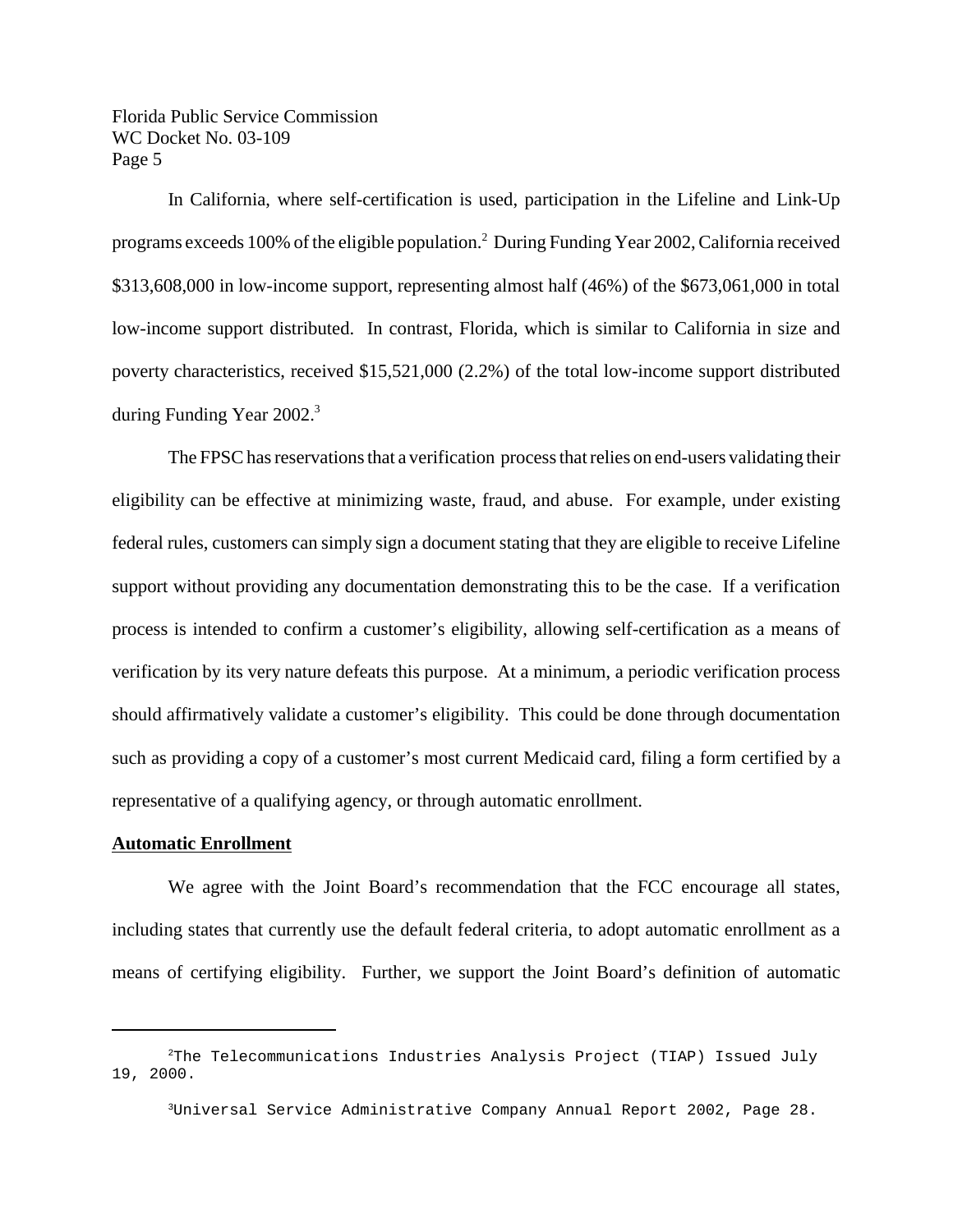enrollment as "an electronic interface between a state agency and the carrier that allows low-income individuals to automatically enroll in Lifeline/Link-Up following enrollment in a qualifying public assistance program."<sup>4</sup>

While recognizing the privacy, technical, and financial issues that must be addressed, the FCC should encourage states to adopt procedures that give consumers the option of automatically enrolling in Lifeline and Link-Up programs when they enroll in an eligible program. Ideally, this would occur through an automated process that would serve both to expand participation and verify eligibility. This recommendation is consistent with the National Association of Regulatory Utility Commissioners' (NARUC) resolution adopted February 28, 2001.<sup>5</sup>

#### **Outreach**

The FPSC believes that more vigorous outreach efforts may increase Lifeline and Link-Up participation in states that have experienced relatively low take rates thus far. The Joint Board noted that its analysis revealed "that significant differences in low-income telephone penetration exist over time and among the states." While acknowledging that the program has been successful in some states, the Joint Board stated that "Lifeline/Link-Up continues to serve only a small portion of the low-income households in this country. Lifeline/Link-Up take rates have been highest in states that provide matching funds and engage in proactive targeted efforts such as automatic enrollment, aggressive outreach and intrastate multi-agency cooperation."

<sup>4</sup>Joint Board Recommended Decision, Page 20.

<sup>5</sup> NARUC, Resolution Concerning low-income components of the Federal Universal Service Mechanism, Sponsored by the Committee on Telecommunications, Second Resolved, Adopted by the NARUC Board of Directors, Adopted February 28, 2001.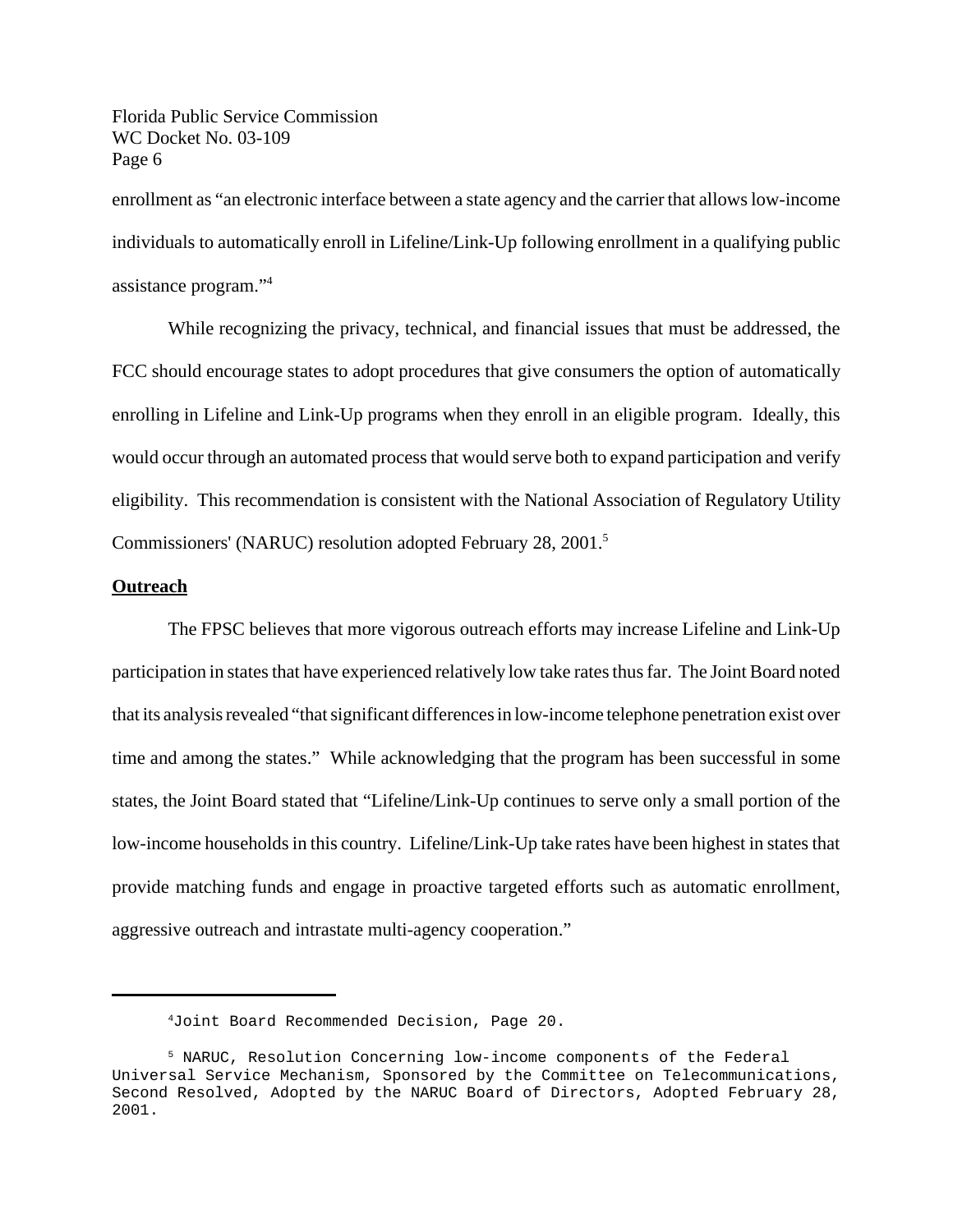The Joint Board recommended the FCC provide outreach guidelines to states and carriers. The guidelines would provide states and carriers with examples of how to reach those likely to qualify, but would still allow states and carriersto retain authority to determine the most appropriate outreach mechanismsfor their consumers. The Joint Board recommended the following guidelines: (1) states and carriers should utilize outreach materials and methods designed to reach households that do not currently have telephone service; (2) states and carriers should develop outreach advertising that can be read or accessed by any sizeable non-English speaking populations within the carrier's service area; and (3) states and carriers should coordinate their outreach efforts with governmental agencies/tribes that administer any of the relevant government assistance programs.

The FPSC, in coordination with various sister agencies, and a host of other concerned citizens and organizations, has engaged in aggressive outreach efforts. The FPSC is continuing to identify organizations and agencies that come into contact with potential benefit recipients. Lifeline and Link-up brochures and posters are being provided to organizations such as charities, churches, senior centers, and various state agencies. We have found that by creating partnerships with state and federal agencies, local governments, and private organizations we can get information into the hands of many more eligible citizens than we could accomplish alone. We agree that more vigorous outreach efforts are necessary.

#### **Conclusion**

The FPSC continues to support the original intent of the Lifeline and Link-Up programs, which is to help low-income households obtain basic telephone service. States should make every effort to ensure that eligible households with and without telephone service are aware of and can easily enroll in the Lifeline and Link-Up programs. Further, we maintain that the long-term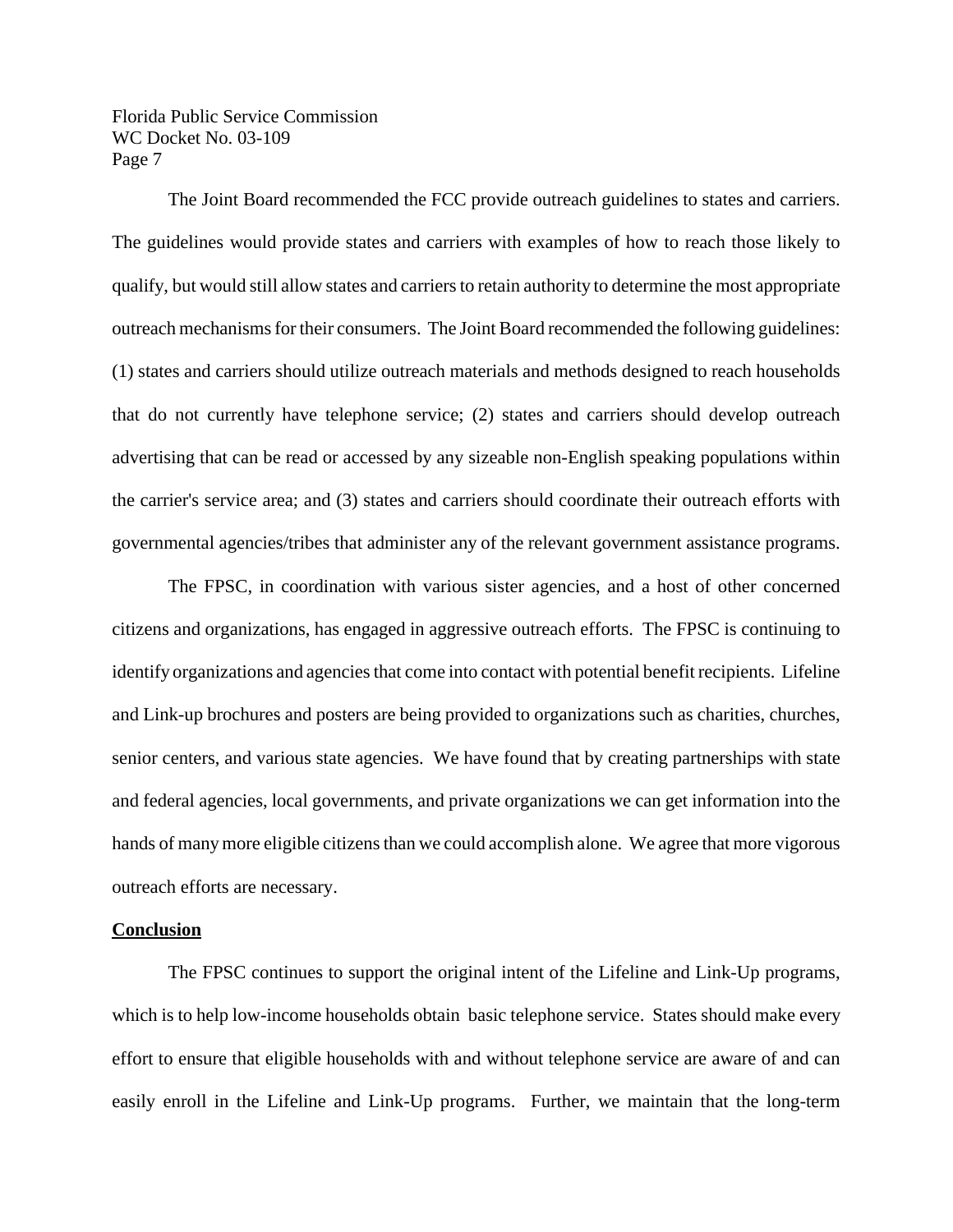sustainability of the fund is contingent upon the application of appropriate accountability standards,

including rigid verification procedures. In summary, the FPSC submits that the FCC should:

- Adopt an income-based eligibility criterion;
- Add the Temporary Assistance to Needy Families program (TANF) and the National School Lunch free lunch program (NSL) to the program-based eligibility criteria;
- $\blacktriangleright$  Take caution in adopting self-certification due to the increased risk of waste, fraud, and abuse and adopt more rigid verification procedures;
- Adopt automatic enrollment as a means of certifying eligibility and increasing enrollment; and
- Advocate more vigorous outreach efforts.

Respectfully Submitted,

 $/ s /$ 

CYNTHIA B. MILLER Office of Federal and Legislative Liaison (850) 413-6082

\_\_\_\_\_\_\_\_\_\_\_\_\_\_\_\_\_\_\_\_\_\_\_\_\_\_\_\_\_\_\_\_\_

FLORIDA PUBLIC SERVICE COMMISSION 2540 Shumard Oak Boulevard Tallahassee, Florida 32399–0850

DATED: August 18, 2003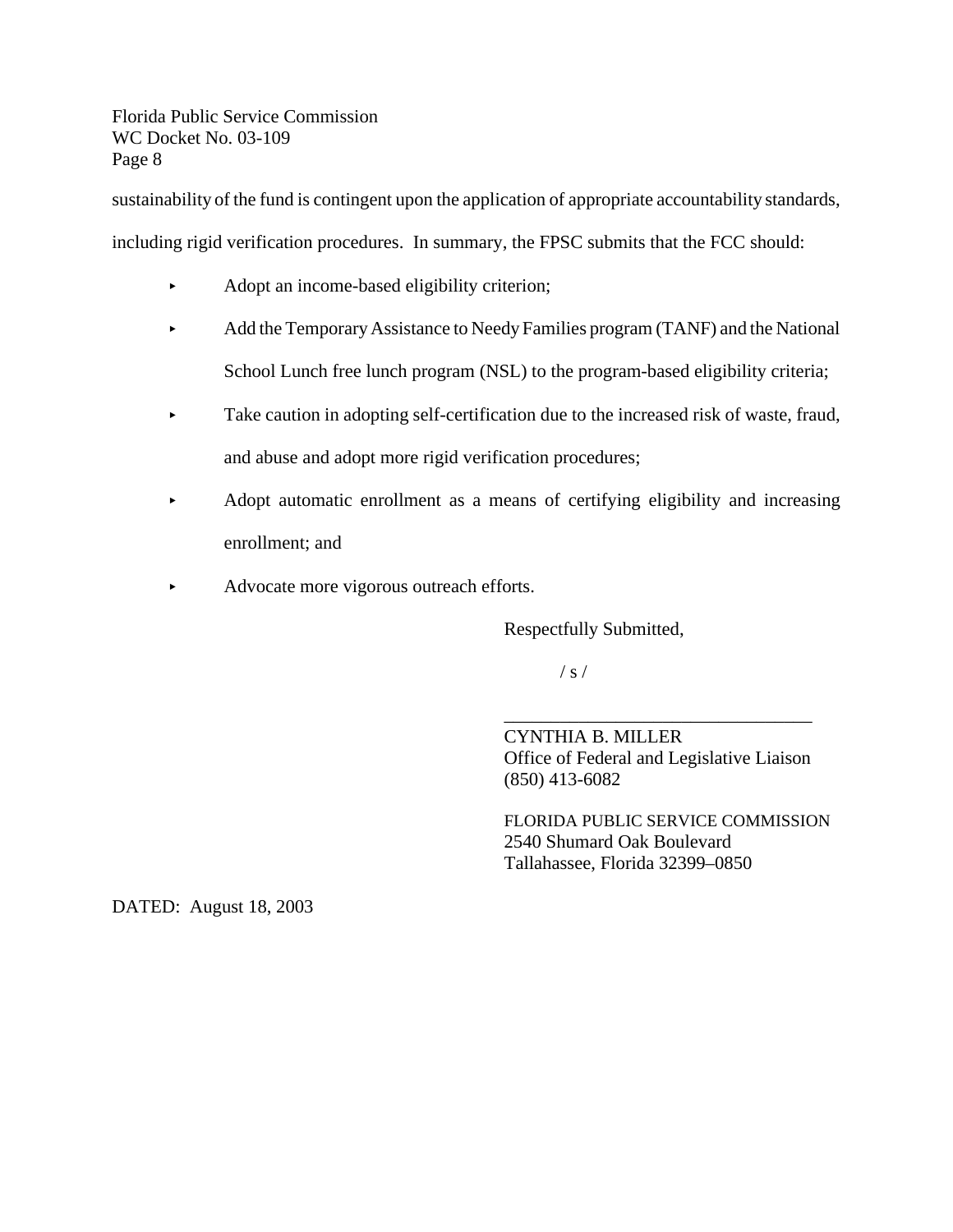# **Lifeline/Link-Up State Survey**

1. What changes, if any, has the state implemented in its Lifeline/Link-Up program due to changes in the Federal Lifeline/Link-Up program? Of those changes, which have been most effective in increasing the state's telephone penetration rate?

Response -

Florida has not implemented any changes in its Lifeline/Link-Up program due to changes in the Federal Lifeline/Link-Up program. However, changes have been implemented due to Legislative requirements at the state level, as will be discussed in more detail in Question 5 below.

2. Please provide any additional information the state wishes to submit regarding positive or negative results experienced due to adoption of new Lifeline/Link-Up procedures during the past 12 months.

Response - N/A

3. Please provide any additional information the state wishes to submit regarding any administrative burdens orinefficienciesthat the state has experienced due to adoption of new Lifeline/Link-Up procedures during the past 12 months.

Response - N/A

4. Describe the state's Lifeline/Link-Up eligibility requirements.

Response -

Eligibility for Florida's Lifeline/Link-Up program is based on a telephone subscriber enrolled under one of the following means-tested programs:

- Temporary Assistance to Needy Families (TANF)
- Food Stamps
- Medicaid
- Low-Income Home Energy Assistance Program (LIHEAP)
- Supplemental Security Income (SSI)
- Federal Public Housing Assistance (Section 8)
- Bureau of Indian Affairs programs:
	- Tribal TANF
	- Head Start Subsidy
	- National School Lunch Program

Additionally, during the 2003 Florida Legislative Session, a new law was enacted that requires certain participating telephone companies to enroll subscribers who meet an income eligibility test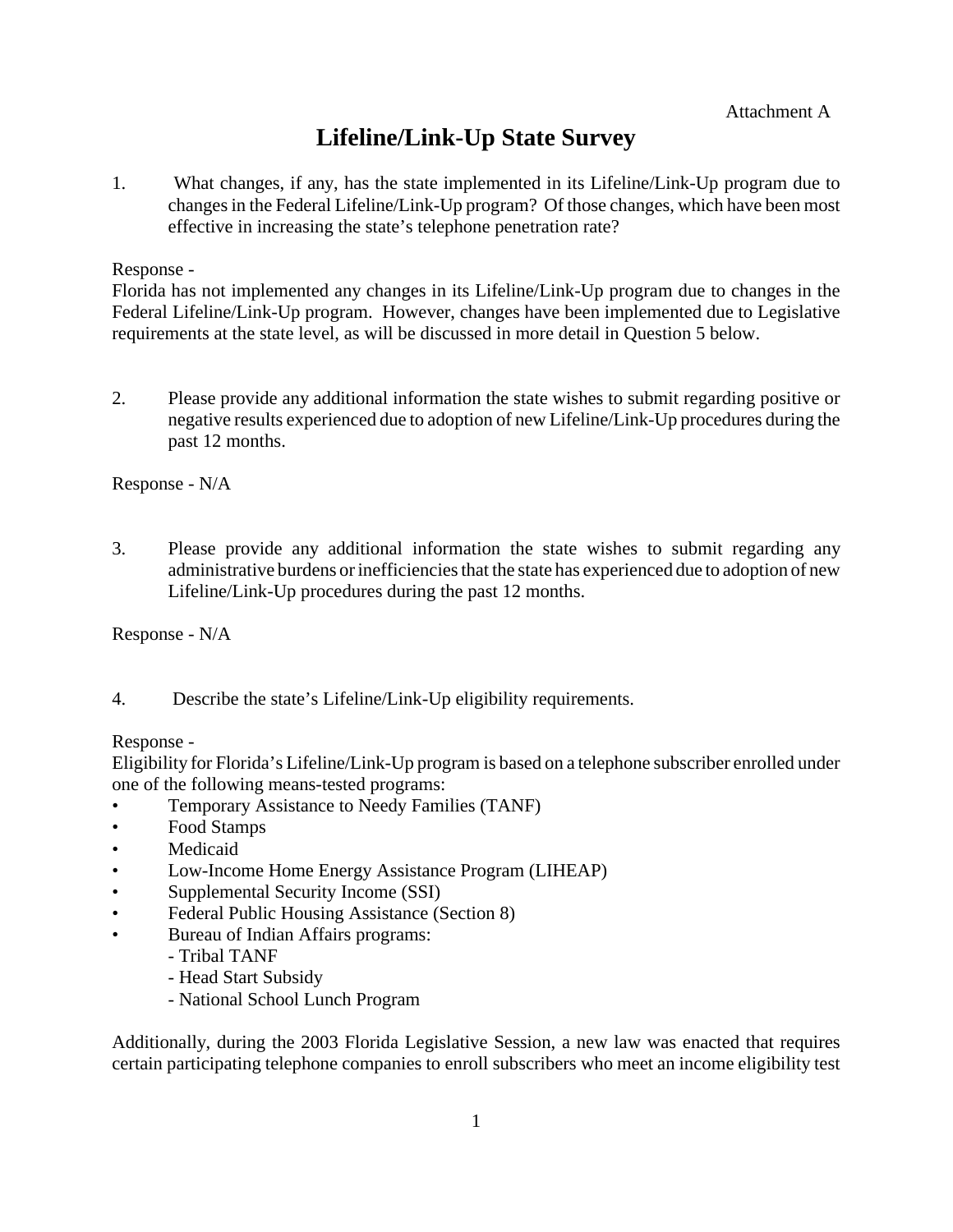at 125 percent or less of the federal poverty income guidelines. The new law will be discussed further in Question 5 below.

5. Describe the state's Lifeline/Link-Up proceduresfor enrollment and certification, including documentation requirements. Do any state agencies qualify applicants for the Lifeline/Link-Up program?

# Response -

Lifeline/Link-Up enrollment and certification procedures in Florida require an eligible subscriber to submit proof of eligibility to a telephone carrier prior to the initiation of service. The Florida Department of Children and Families and the Office of Public Counsel are the two key state agencies in Florida which qualify applicants for Lifeline/Link-Up.

In addition, we would like to share some historical information about Florida's Lifeline/Link-Up program, as well as some exciting new projects that the Florida Public Service Commission (FPSC) has undertaken this year.

### Florida's Lifeline/Link-Up Program History

Section 364.0252, Florida Statutes, requires the FPSC to inform consumers of the availability of the Lifeline and Link-Up programs. The FPSC publishes a variety of educational materials, including brochures and posters in both English and Spanish. These materials are updated regularly to reflect current information about the programs. We are continually seeking new avenues for getting this vital information out to eligible consumers. We have found that by creating partnerships with state and federal agencies, local governments, and private organizations we can get information into the hands of many more eligible citizens than we could accomplish on our own. Through these partnerships, we were alerted to a growing need to provide Lifeline and Link-Up information in the Haitian Creole language to reach the Haitian population in Florida. The FPSC's Lifeline and Link-Up brochures and posters are currently being translated into Haitian Creole.

On March 3, 1998, the FPSC entered into an "Interagency Agreement For Assistance in Consumer Awareness Campaign for Lifeline Assistance Program and Link-Up Florida" (Agreement) with the Florida Department ofChildren and Families(FDCF), Florida Department of Elder Affairs(FDEA), and former Florida Department of Labor and Employment Security. Pursuant to the Agreement, the PSC agreed to provide Lifeline educational materials to the other agencies, and the agencies agreed to in turn provide those materials to eligible clients. During 1998, the FDCF distributed the Lifeline materials through a mass mailing, and the FDEA began regularly including information about Lifeline in its Elder Update newsletter. We witnessed an increase in Lifeline enrollment following both of these events.

During 2002, we partnered with the AARP in an outreach campaign to inform Florida AARP members about these programs. We were once again joined by the FDCF and FDEA in this venture, as well as the participating incumbent local exchange companies (ILECs). Over time our list of partners has grown to include the Florida Department of Community Affairs, the 34 local agencies that administer the LIHEAP program, Florida's 57 Social Security Administration offices, the 128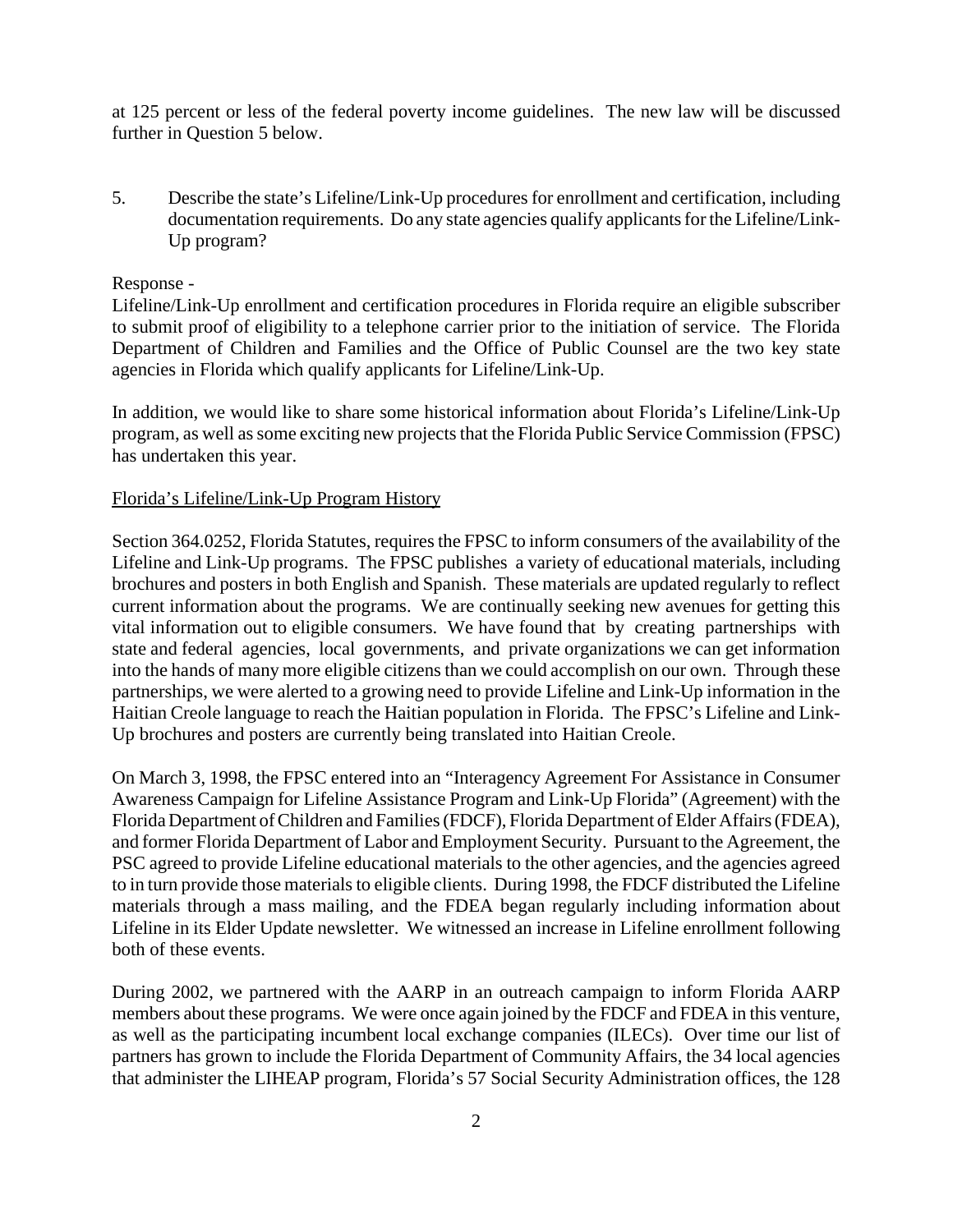local agencies that administer Section 8 Housing, and the Consumer Protection and Assistance Departments for several of Florida's most heavily populated counties. The FPSC is continuing to identify organizations and agencies that come into contact with potential benefit recipients. Lifeline and Link-Up brochures and posters are being provided to organizations such as Catholic Charities, A.M.E. Churches, Senior Centers, Jewish Community Centers, the Florida Department of Education - Division of Vocational Rehabilitation, and the University of West Florida - Division of Social Work. We believe the grassroots efforts in the local communities are a significant component in our overall consumer awareness program.

#### New Lifeline Projects

During the past year, the FPSC has undertaken two significant Lifeline/Link-Up projects resulting from State legislation; the FDCF Lifeline Project and Senate Bill 654 Implementation Project, respectively.

During the 2001 and 2002 Florida Legislative Sessions, the Legislature appropriated funds to be used by the FDCF for a Lifeline Project. During 2002 and 2003, FPSC staff worked with the FDCF, Florida Telecommunications Industry Association and participating local exchange telecommunications companies to implement the FDCF Lifeline Project. The FDCF has modified its procedures so that information about the Lifeline and Link-Up Florida Programs will be provided during client interviews. The FDCF provides an eligibility notice to all clients who are determined to be eligible for Medicaid, Food Stamps, or TANF. Effective April 21, 2003, the eligibility notice also began informing clients that they are eligible for Lifeline Assistance. The participating local exchange telecommunications companies agreed to accept the DCF's eligibility notice as proof of eligibility for Lifeline Assistance. We are optimistic that this new notification procedure and the streamlined eligibility verification will increase awareness and hopefully enrollment in these programs.

During the 2003 Florida Legislative Session, the Legislature enacted the Tele-Competition Innovation and Infrastructure Enhancement Act, also referred to as Senate Bill 654 (SB 654), which includes several provisions that apply to the Lifeline and Link-Up Florida programs. Pursuant to SB 654, each ILEC that is authorized by the FPSC to reduce its switched network access rate pursuant to s. 364.164 shall also provide Lifeline service to any customer who meets an income eligibility test at 125 percent or less of the federal poverty income guidelines. In Florida, the Office of Public Council (OPC) serves as the citizens' advocate in utility matters. Pursuant to SB 654, the OPC will certify and maintain income claims submitted by Lifeline customers. Prior to passage of SB 654, the OPC and one of Florida's ILECs entered into a settlement agreement whereby that ILEC extended Lifeline assistance to consumers based upon the 125 percent income eligibility criterion. Under the settlement agreement, the OPC certified and maintained the customers' income claims. Following passage of SB 654, the OPC expanded the income certification program to include additional ILECs. SB 654 also contains several provisions related to consumer education, and requires the ILECs, certain state agencies, and the FPSC to work cooperatively to develop procedures to promote Lifeline participation. The FPSC, OPC, FDCF, FDEA, ILECs, and other agencies and organizations will continue to work together to expand and improve Florida's Lifeline and Link-Up programs. We are optimistic that the FDCF Lifeline Project and implementation of SB 654 will increase Lifeline enrollment in Florida.